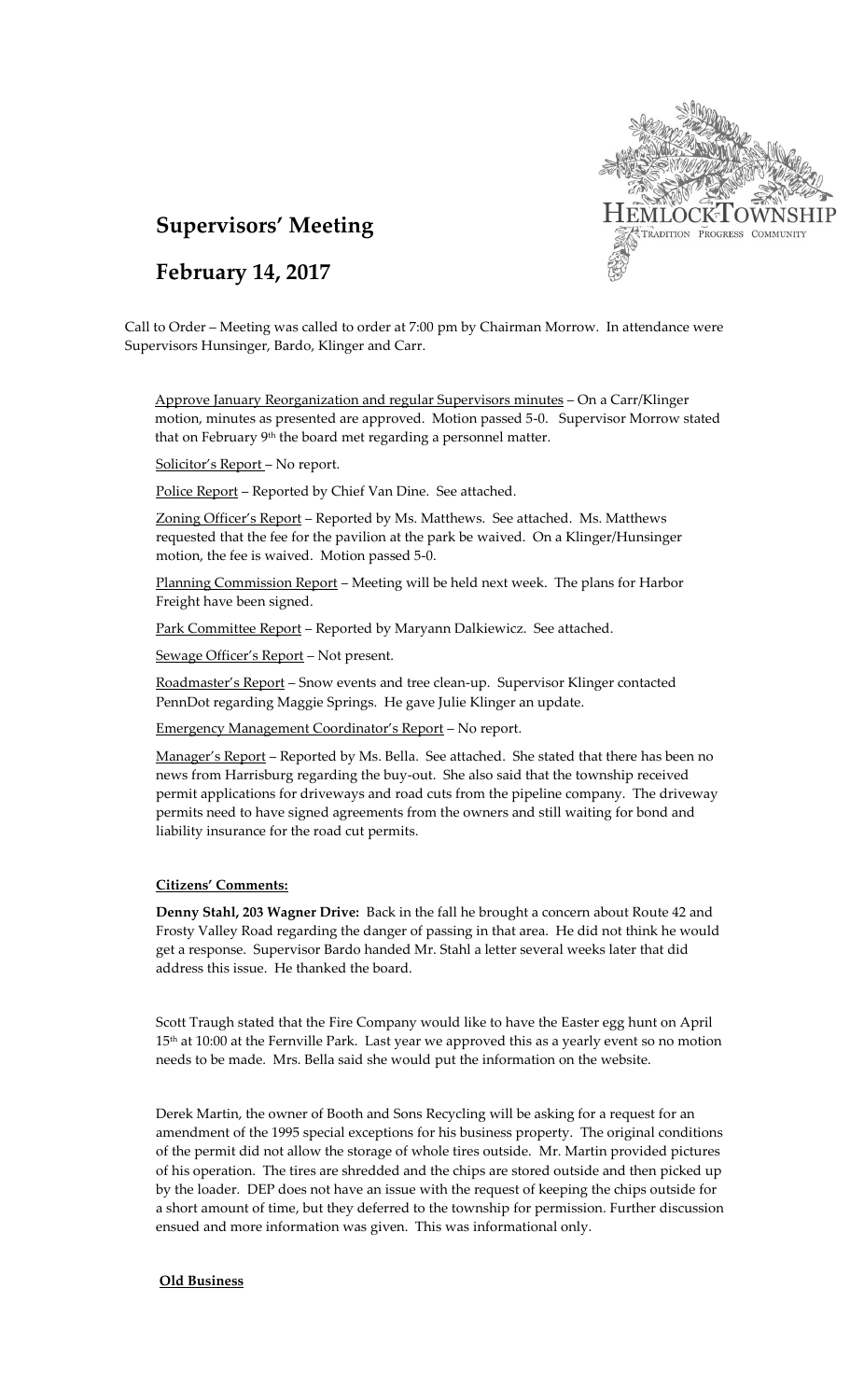- **1.** *Cable Franchise Proposal for Franchise Fee Audit Services* The town of Bloomsburg has a cable franchise. Ms. Bella spoke to the manager who recommended doing an audit. When Bloomsburg did their audit, it showed that they missed out on quite a sum of money from Service Electric. On a Bardo/Hunsinger motion, permission was given to move forward with an audit from Cohen Law Group. Motion passed 5-0.
- 2. *Workshops for Zoning Ordinance Amendment Review* **–** Will be held on Tuesday, February  $21<sup>st</sup>$  from 6 to 8 pm.
- **3.** *MS4 Update –* Supervisor Carr stated that last week was the second meeting. In attendance were Eric Stahley and Scott and Montour townships. Jen Wizner from Bloomsburg University said that several students will help with the mapping. They will provide the equipment for us. Tim Murphy was not at the meeting but will provide maps. They will work in half day blocks with the students. The submission date is September  $10<sup>th</sup>$  and must be advertised by August  $3<sup>rd</sup>$ . The estimated amount for each municipality will be about \$7,000.00.

## **New Business**

- 4. *Resignation of full-time police officer -* Officer Kevin Malukas handed in his resignation with final day of February 6, 2017. On a Bardo/Klinger motion, resignation is regretfully accepted. Motion passed 5-0.
- 5. *Hire full time police officers* Interviews were held on February 2nd with Officers Kurt Henrie and Charles Dietterick. After some discussion of their abilities, it was decided that both officers be promoted to full-time status. On a Bardo/Klinger motion, Officers Kurt Henrie and Charles Dietterick are promoted to full time status as of today, February 14, 2017. The next opening in the police department will revert to a part-time position at 32 hours. Motion passed 5-0.
- **6.** *Consideration of police officer advancement* Chief VanDine stated that Officer Michael Quaranta has reached the time requirement to be advanced to Patrolman II. On a Bardo/Klinger motion, promotion is approved beginning February 17, 2017. Motion passed 5-0.

**7.** *Consideration to add SWAT team equipment truck to Township Insurance* – The SWAT team would like to purchase a truck to add to its fleet with an insurance cost of \$391.00 per year. They will reimburse the township. On a Carr/Hunsinger motion, truck will be added to the township insurance policy. Motion passed 5-0.

**8.** C*onsideration to adopt the Columbia County 2017 Hazard Mitigation Plan (Res. 02-14- 2017)* -This is an update to the current Hazard Mitigation Plan to determine how prepared we are to deal with disasters. On a Hunsinger/Morrow motion, Resolution 02-14-2017 is adopted. Motion passed 5-0. Ms. Matthews discussed the issue of radon in the county and the township. This information can be posted on our web site or in our next newsletter.

- **9.** *PMRS Annual Police Waiver of Contributions (Res. 02-14-2017A)* This is a resolution that needs to be done on a yearly basis waiving police contribution to the pension plan. On a Hunsinger/Morrow motion, Resolution 02-14-2017A is adopted. Motion passed 5-0.
- **10.** *Adopting written procedures in how professional services are chosen for pension plans to comply with Act 44 of 2009 and the Auditor General's recommendation (Res. 02-14-2017B)* – The PMRS audit had no findings but stated that a written procedure of hiring professional services for our pension plan is required. On a Morrow/Hunsinger motion, Resolution 02-14-2017B is adopted. Motion passed 5-0.
- **11.** *Authorization to advertise for equipment and hauling to open in April* Supervisor Klinger requested permission to put his yearly bid out for material delivery and equipment operator. On a Klinger/Hunsinger motion, authorization is given for advertising the bid in March and the opening in April. Motion passed 5-0.
- **12.** *Discussion of Township Manager's pay rate* Mrs. Bella informed that board that she did not update her pay rate for the 2017 year. She should be receiving \$20.60 per hour, an upgrade from acting manager to manager. On a Bardo/Carr motion, pay rate is